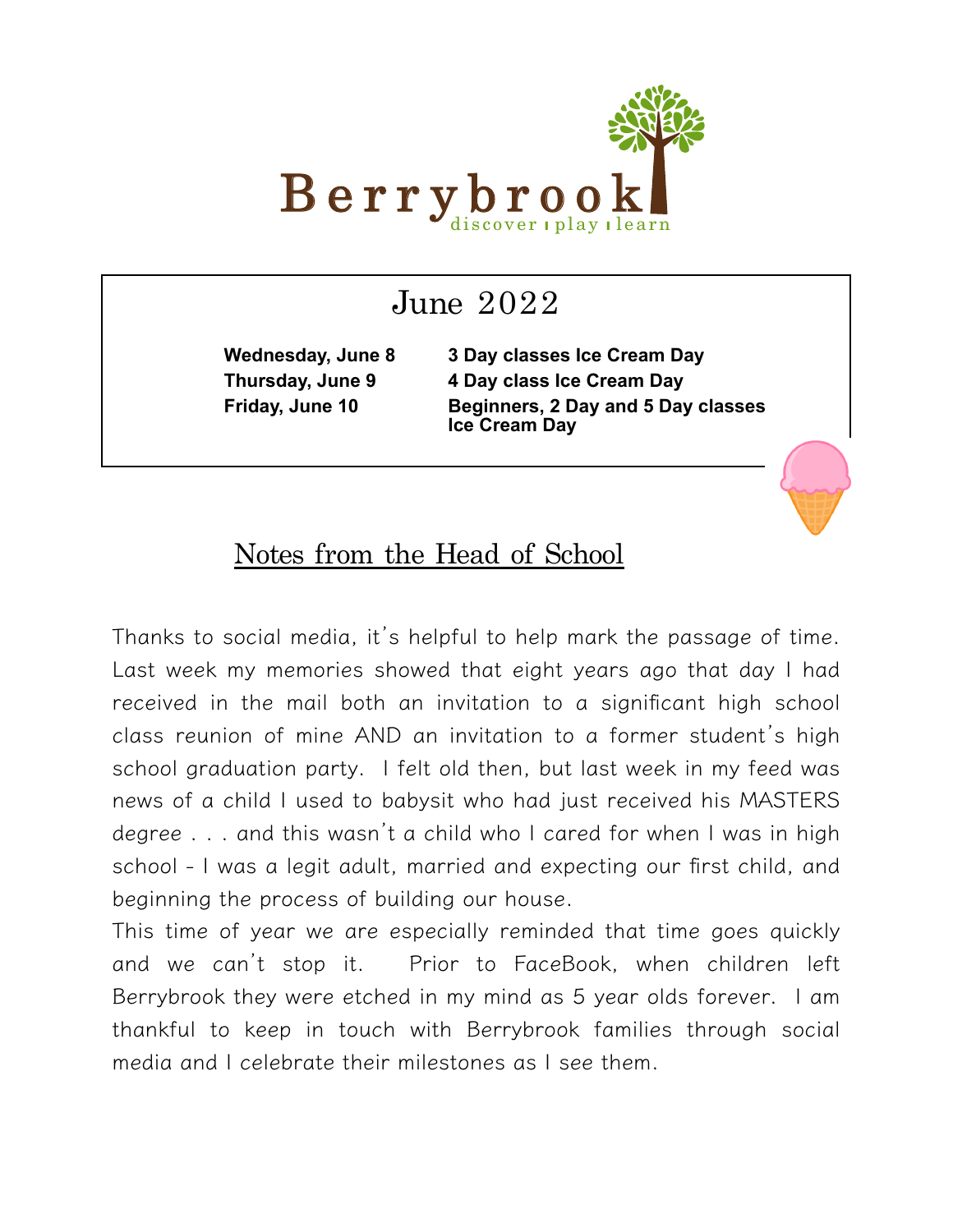As the final weeks of school approach quickly, I want to remind you that the Berrybrook gates are always open to you and your family. I love to see FaceBook updates, but we love to see families ʻIRL' too. Thank you for another wonderful year, which happens to be my 20th year at Berrybrook. I'm so lucky to love my job, which I know isn't always the case for many people. It makes me think of Steve Jobs who said "The only way to do great work is to love the work you do". And  $\log$  Berrybrook.

Have a fun and safe summer!

 $\sim$  Mrs. Watts

|        | 女☆ ☆ ☆ ☆☆ ☆ ☆☆☆                                                            |        |
|--------|----------------------------------------------------------------------------|--------|
|        |                                                                            | 4      |
|        | Berrybrook families                                                        |        |
| なな     | are growing!!                                                              | ☆      |
| ⇍      | <b>Congratulations to all!</b>                                             | ≯      |
|        |                                                                            | 4      |
| な<br>☆ |                                                                            | *      |
| 公公     | <b>Teddy Carr</b><br>(Big sister Charlotte is in the 4 Day class )         | 癷      |
|        |                                                                            | 4      |
| ☆      | <b>Rose Cote</b><br>(Big sister Willow is in the 2 Day class )             | ফ      |
| な ☆    |                                                                            | ≫☆     |
| ☆      | <b>Rosalie Foley</b><br>(Big sister Cecilia is in the 3 Day room 3 class ) | ☆      |
|        |                                                                            |        |
| な<br>☆ | Beckham Federico                                                           | 4<br>4 |
|        | (Big brother Thatcher is in the 2 Day class )                              |        |
|        | タ 公                                                                        |        |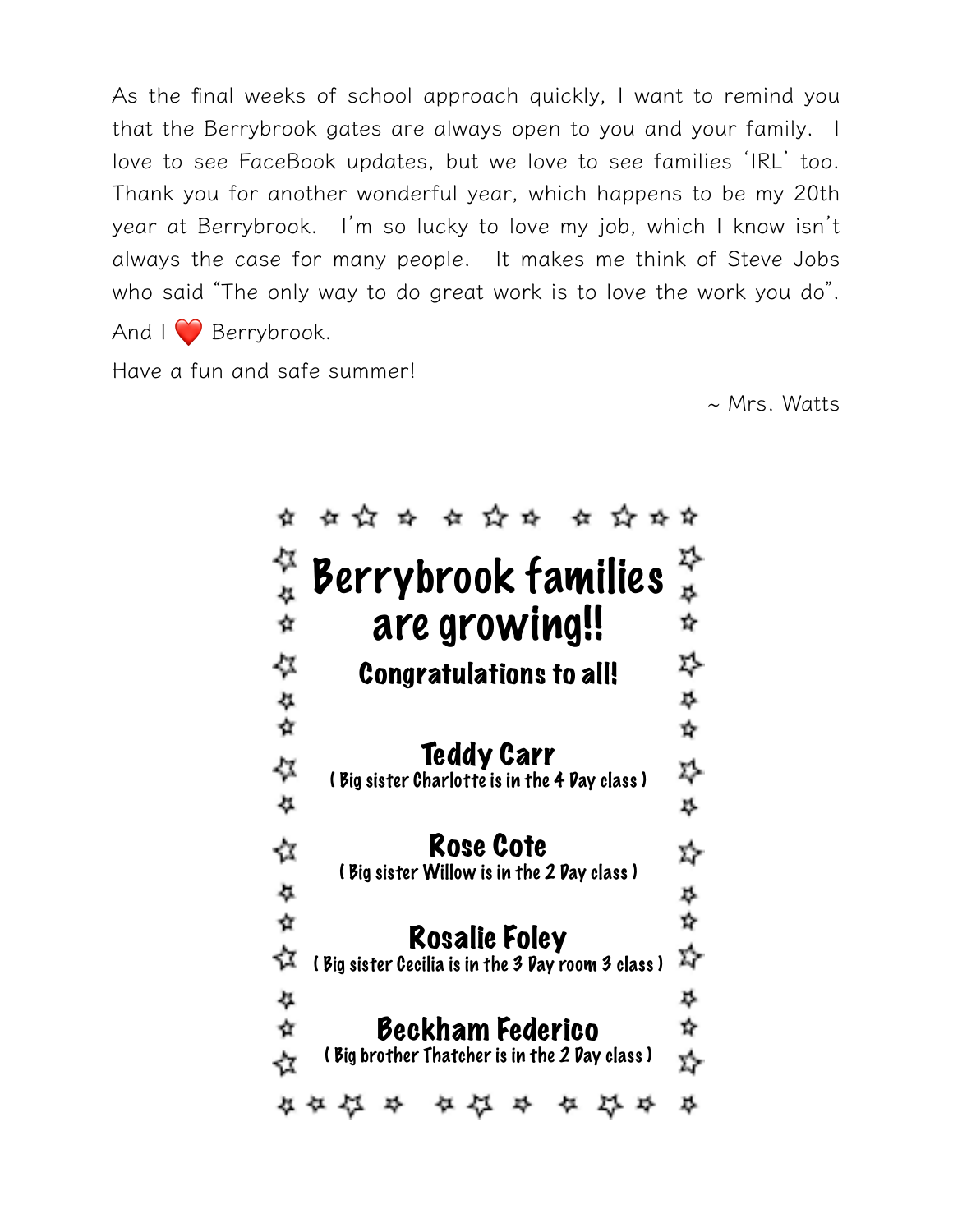## *Teacher's Notes*

As I was reflecting upon this entire school year, in addition to the year prior and all that we have been through….and how this year in June 2022 we will celebrate *together* with Ice Cream… it seemed fitting to share again this article that was written in *May 2012*  (when our school year ended in May). How wonderful to know the idea of "it" never changes, no matter what obstacles we face!

\*Adjustments have been made to staff names appropriate to now and back then we used terms such as "First Year" and "Second Year" students because the Beginnners Program didn't even exist! I renamed children for our purpose here to the categories of "younger' and "older" students.

Enjoy!

#### **Seeing "It"**

Teachers and staff at Berrybrook are fortunate to see "it" every year. Yet "it" is never anything less than amazing. Parents have to go through a lot to see "it." Teachers may need to encourage families to "Hold on" or "Give it time"… and, ultimately, "it" unfolds. The growth and development in our children, our students, from September to June is astounding. By Ice Cream Day parents see "it." Teachers see "it." Mrs. Watts and Mrs. Piccuito see "it." Do the children see "it?" I believe they do. If they could express "it" to us this is what they might say:

"I See"  $\sim$ 

"I see that now I can trust."

Our younger Berrybrook students can now trust that when their caregiver says goodbye, they will return. They can trust their emotions. They can feel safe when they are sad, angry or frustrated. They can trust that they will be respected. Older students can trust to say goodbye and they can now walk through any door on their own or with a friend, eager to see what awaits them. They can also trust that new teachers can become just as special as their first teachers.

"I see that now I belong."

Both younger and older students realize now that everyone is included and we are all connected here on this earth together. They see strength when they are together. They see joy when they are together. Most of all, they see fun!

"I see that now I am a friend."

Our younger students have learned that being a friend means you may have something in common with another and find comfort together, or have a world of differences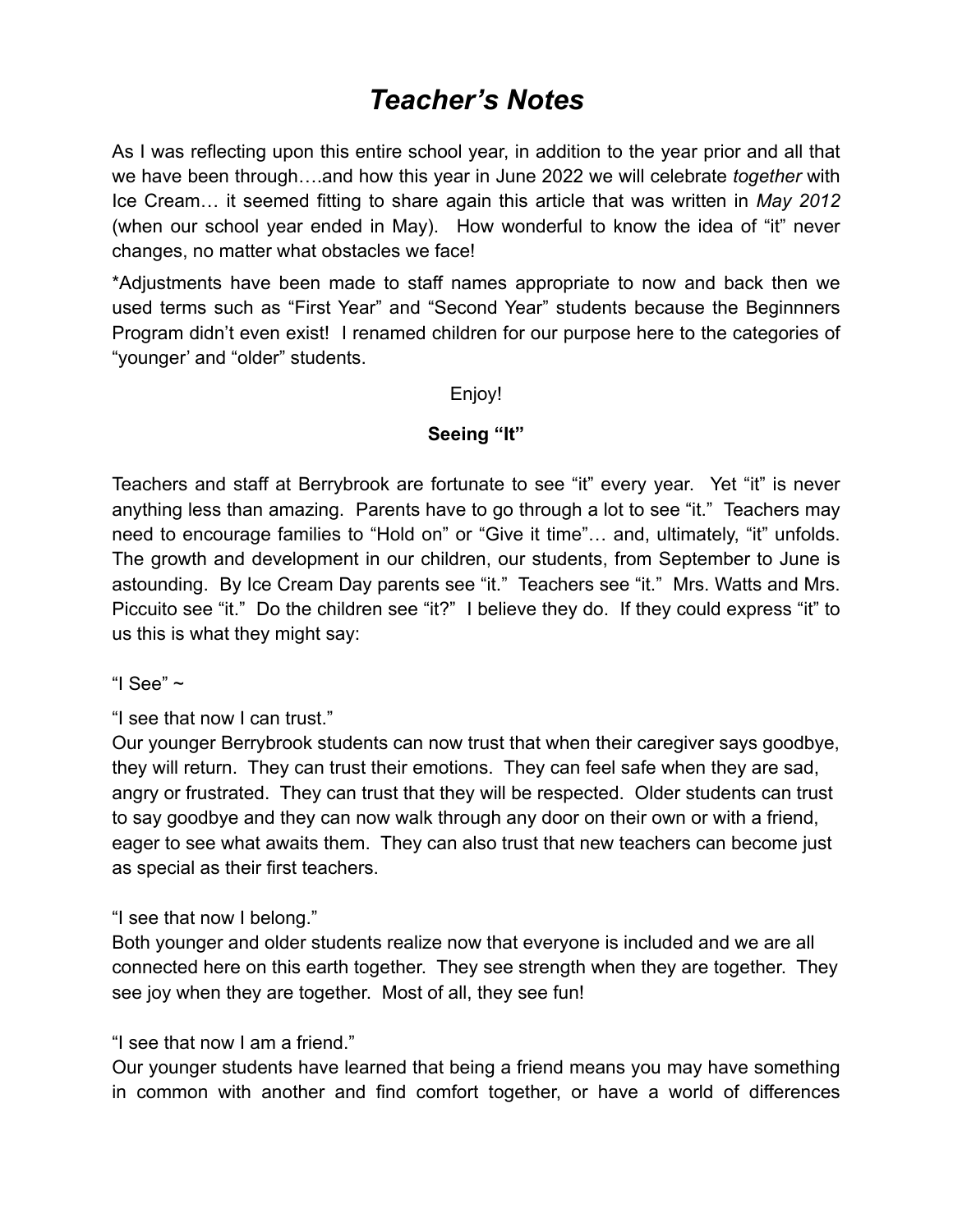between you and learn from each other. Older children recognize that friendships take communication, patience, and forgiveness and make you a better person for having them.

"I see that now I can communicate."

Children in our younger programs communicate their feelings by learning about their own emotions and they can now listen to others. Our older students can now relate to others with true understanding and compassion. They know that the written word can be just as powerful as the spoken one.

"I see that now I can do more than I used to."

Our younger students may have observed first, then experienced. All of them have practiced first, and then mastered skills for their strong foundation of living and learning. The older students may have tried something new through the encouragement of a friend. They have strengthened their abilities both mentally and physically to create and imagine more fully.

"I see that now I am comfortable being who I am."

Students in our younger programs make statements such as "I feel", "I think", "I like" and know they are valued and respected. They know their ideas mean something, whether or not they are the same as someone else's. The older students take the above mentioned and can see how it connects and relates to even more people around them. This adds to their own sense of self, just like when a kaleidoscope is rotated and the small bits and pieces move in a communion of color and light.

"I see that now I am ready to move on to what is next for me."

All students are ready to take what they have mastered this year into their next as a foundation upon which to discover more about themselves in relation to others. Like a web of miraculous interaction, as more connections to people are made, more of themselves they can share. Therefore, more expression of love, kindness and respect can be brought forth to all around them.

> "It" has officially arrived! Happy Summer …and beyond!

*~ Mrs. LaForest Mrs. LaForest teaches the 5 Day and 4 Day classes*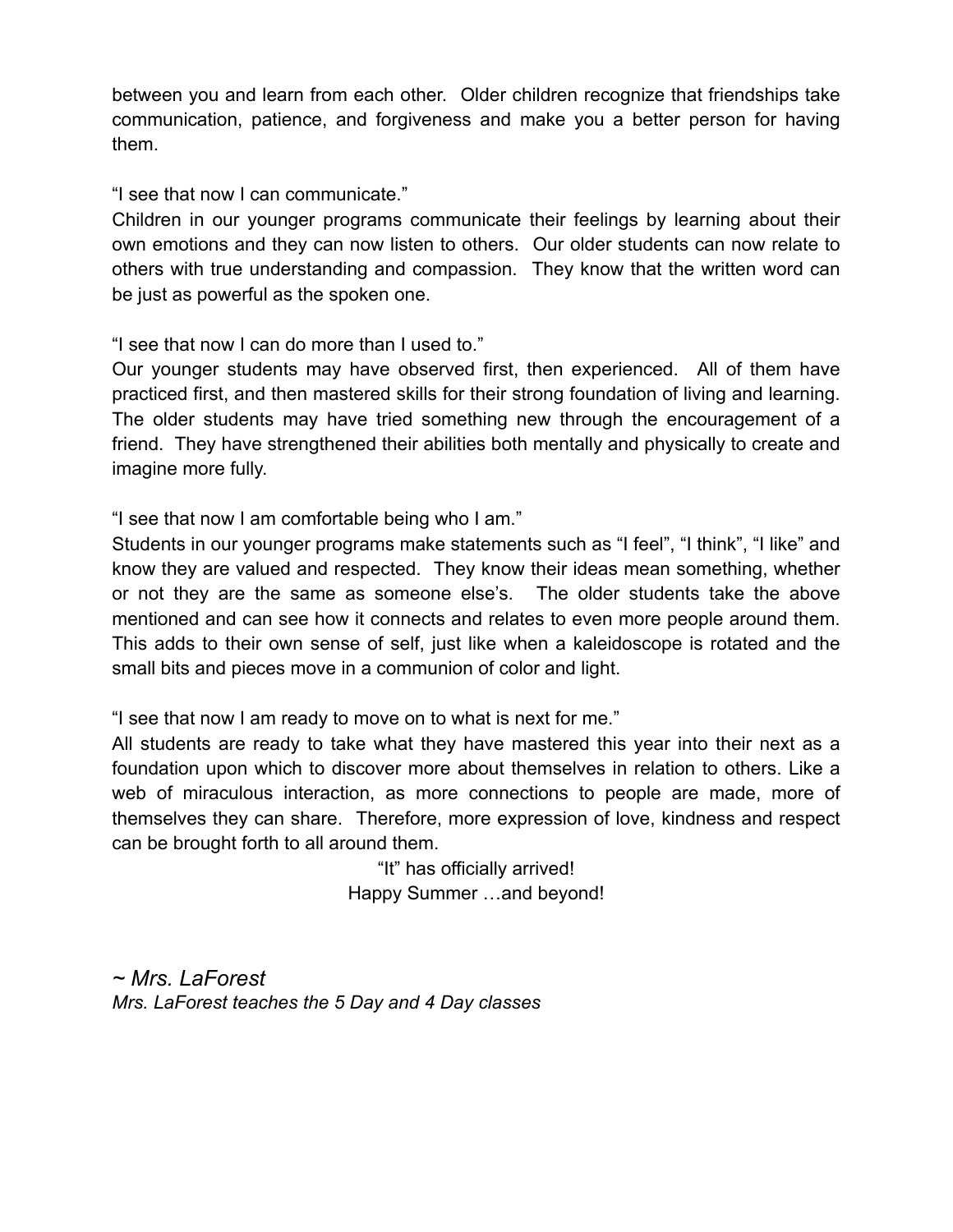## *From The Board of Directors*

*That Berrybrook Feeling*

As a parent to pre-teens, I'm curious how many other parents of children in the same age group will, from time to time, reflect upon fond memories. Adventures and activities you used to do with your then toddler-aged children, only to have them quip that they have zero recollection of said events? It does cause me to briefly question my own memory (brain fog is real!), but then there's all the photographic evidence. I recently switched phones and there were over 11,000 photos and 99% were of the children. Okay, full disclosure, there were probably closer to 6,000, as half were taken in some form of an "abstract modern" *by* the children. All that to say, I feel vindicated from my alleged memory lapses.

There are opposite instances that occur as well, however. The most recent of which was during my sister's 40th birthday. The cake, which was served one piece at a time, sat there eagerly waiting to be devoured, yet untouched. My children's younger cousin turned to them with a mouth full of cake and inquired why they weren't eating. Did they not like the cake? It was my turn to forget as I turned to children and asked is everything ok? Do they have temperatures…time to see a doctor perhaps? It was my youngest who spoke up first. "Mom, Aunt Amy hasn't taken her first bite yet." Of course!! The Berrybrook way of celebrating a birthday.

Yet another instance occurred this past month when we spotted spring's first robin. All three of the children broke into song "The red red robin goes bop, bop, boppin' along". Now this was one I can say I never heard of, though my children would disagree. ("Mom, we sang this *all* the time at home. Ok brain fog, you win.) I was able to go back into my middle child's memory book with her and found the page with the song and craft sure enough.

Of course there are certain things that I could never forget. Like the feeling I would get seeing my child's face at pickup. Or the casual afternoons after pickup when I would stroll through the beautiful grounds with the children. The time when my child's teacher told me that my ultra shy son who never spoke to a soul, seemed to be making a friend. When my daughters would get to pick up their younger sibling and earnestly be filled with joy at simply saying hello to their oldest and best teachers. Mostly, what my children and I can mutually agree on remembering is that "Berrybrook Feeling" and if you know, you know.

Sarah Murray Berrybrook Board of Directors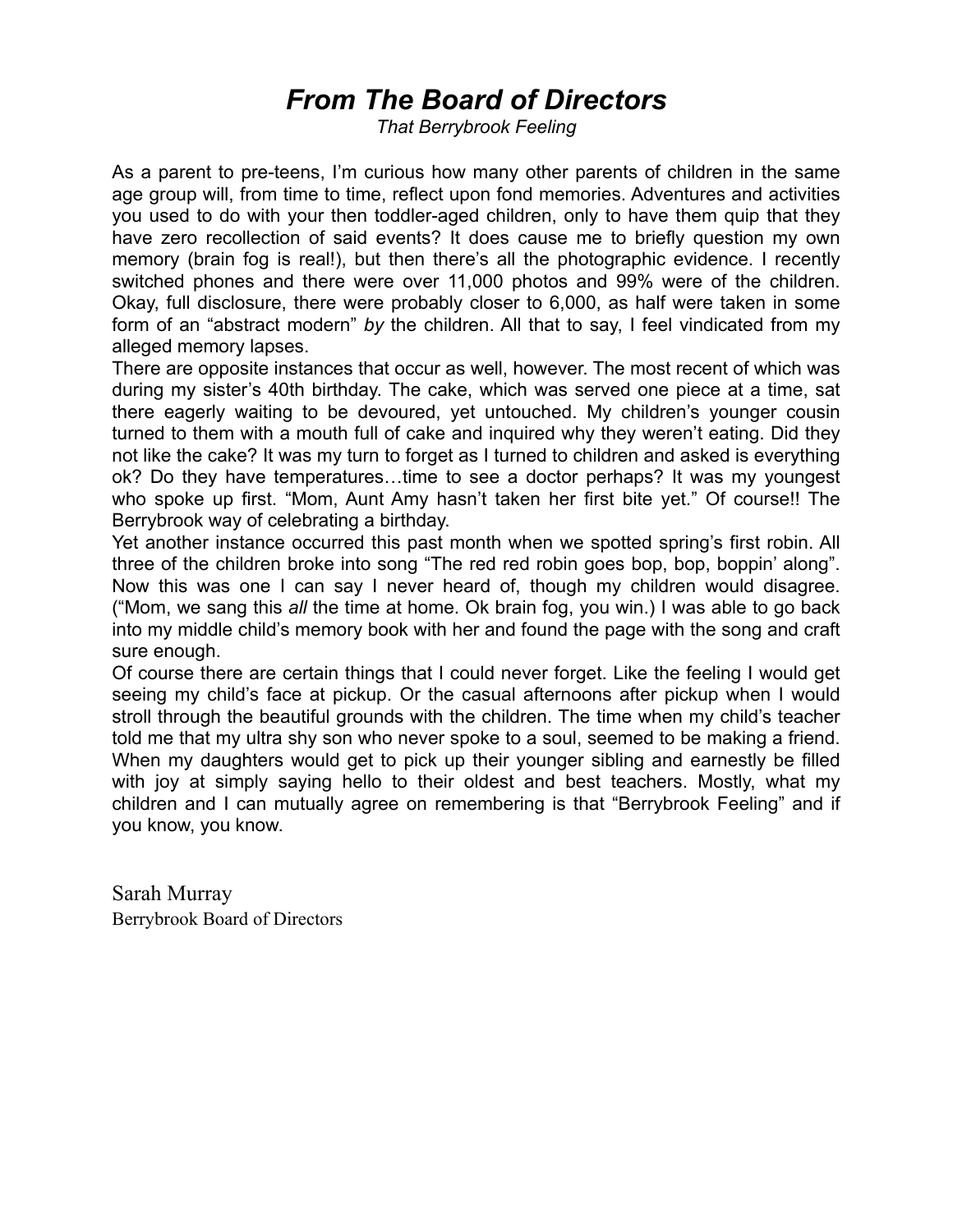## *Berrybrook Parents' Association*

As I sit here typing the final BPA notes for the school year, I can't help but feel overwhelmed with a plethora of emotions. I'm sad that our family's time at Berrybrook has come to an end, and am fascinated by how quickly it went by! I'm remembering all of the special projects and events that we were able to be a part of, but mostly, I'm grateful. I'm grateful for the amazing teachers and staff who gave my two children the absolute **best** preschool experience, and who also gave me the comfort and confidence in their ability to handle my two teary eyed children, as they ventured off to school for the first time. I'm grateful for the friendships and memories that we have made these last five years, and I'm grateful that I had the opportunity to volunteer my time, and give back to this wonderful school in the many ways I was able to. Any time I see a social media post about a local family looking for a preschool, my answer is always the same visit them all, and when you find the right one, you will know. I can wholeheartedly say that the minute we walked into Berrybrook, *we knew*.

#### **Enrichment**

The BPA was able to offer the children several enrichment opportunities this year. The South Shore Conservatory conducted a "Music Together" class, Miss Kim worked with the children on the many benefits of yoga, Jesse Stiglich led a percussion demo, and the kids enjoyed watching the Irish Step Dancers perform. As a reminder, the BPA dues that are collected throughout the year help fund these programs, so a huge thank you to all who contributed this year!

#### **Family Fun Fridays**

Thank you to everyone who joined us for our May event at the Duxplex for the Scoops Lacrosse Class! It was a huge success, and I know many families (including my own!) that signed up for the class after attending! We're keeping my fingers crossed for good weather on June 10th for the ice cream cruises! As a reminder, both cruises are currently full, but we do have a waitlist in case anything opens up.

#### **BPA Officers 2022-2023**

The BPA is looking for new officers for the 2022/2023 school year! New faces bring new ideas, and your commitment can be as little or as much you'd like! If you are interested, please reach out to the BPA or Mrs. Watts/Mrs. Piccuito. We're happy to further explain the different roles, and also answer any questions you may have!

- Kim Joyce and Molly Buchanan BPA Co-Presidents